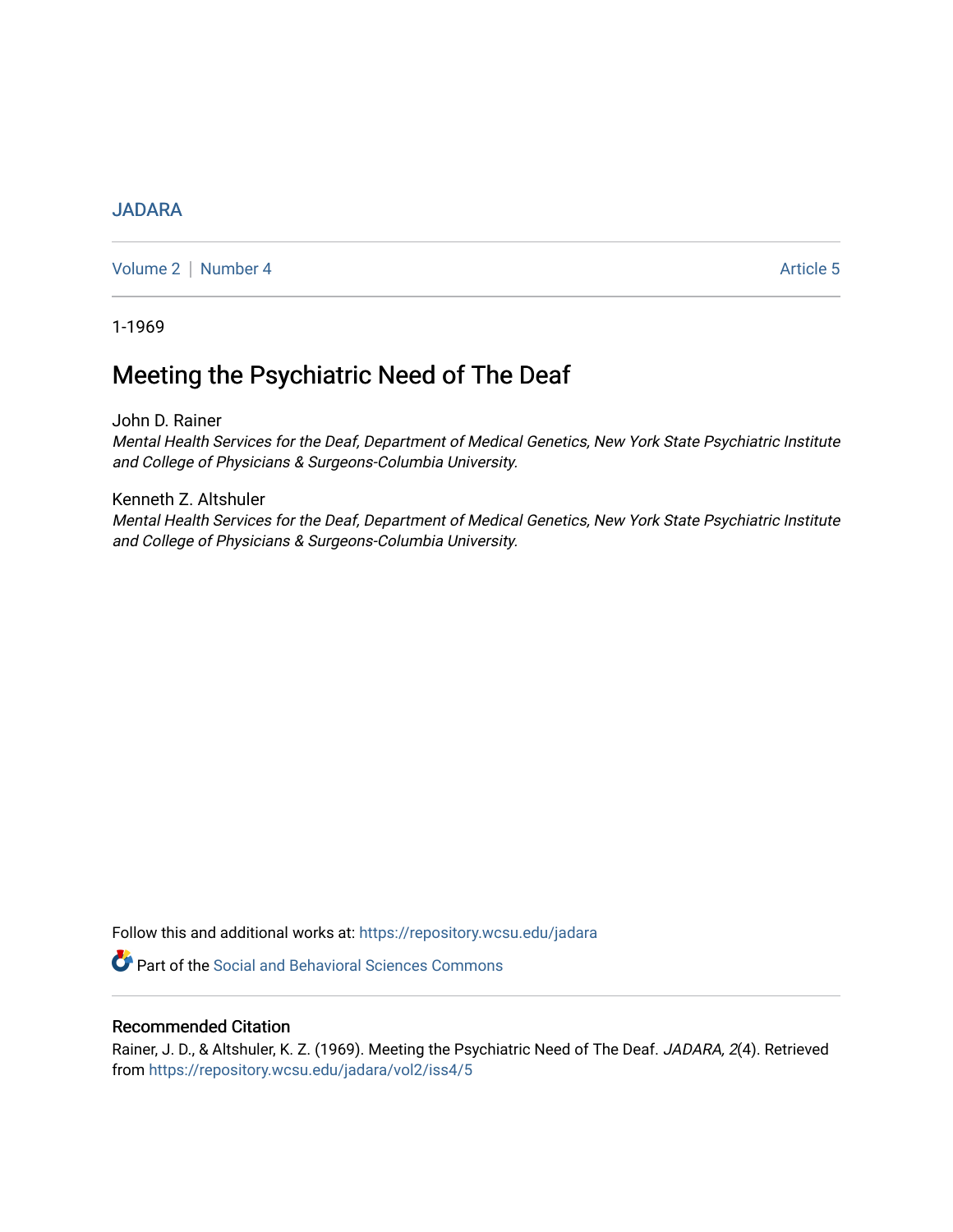JOHN D. RAINER, M. D. KENNETH Z. ALTSHULER, M. D.

Some thirteen years ago the late Dr. Franz J. Kallmann organized our research team to explore the mental health needs of the deaf. We had become drawn to the field because in our experience as psychiatrists and as marriage and parent hood counselors, we had met deaf families with personal prob lems which we knew very little about. We were also interested in the many unanswered research questions regarding the cause and aggravation of mental illness, and we felt that much could be learned by working with the deaf. When we started, we were immediately struck by a total lack of information about the deaf and the little concern with this group on the part of all the mental health professionals. Not even the num ber and distribution and family structure of the deaf were properly documented. To be sure, rehabilitation specialists and particularly educators had known for a long time that early deafness caused special problems in adjustment. Psy chologists had already devised better and better ways to mea sure the intelligence, thinking and maturity of the deaf and they were beginning to tackle the emotional aspects as well. But the pathway to good psychiatric diagnosis and care, either on an individual or group basis, was completely blocked by formidable communication obstacles.

These shortcomings were something we had not expected. It was indeed surprising to find that a group of persons who

1

Mental Health Services for the Deaf, Department of Medical Genetics, New York State Psychiatric Institute and College of Physicians & Surgeons-Columbia University.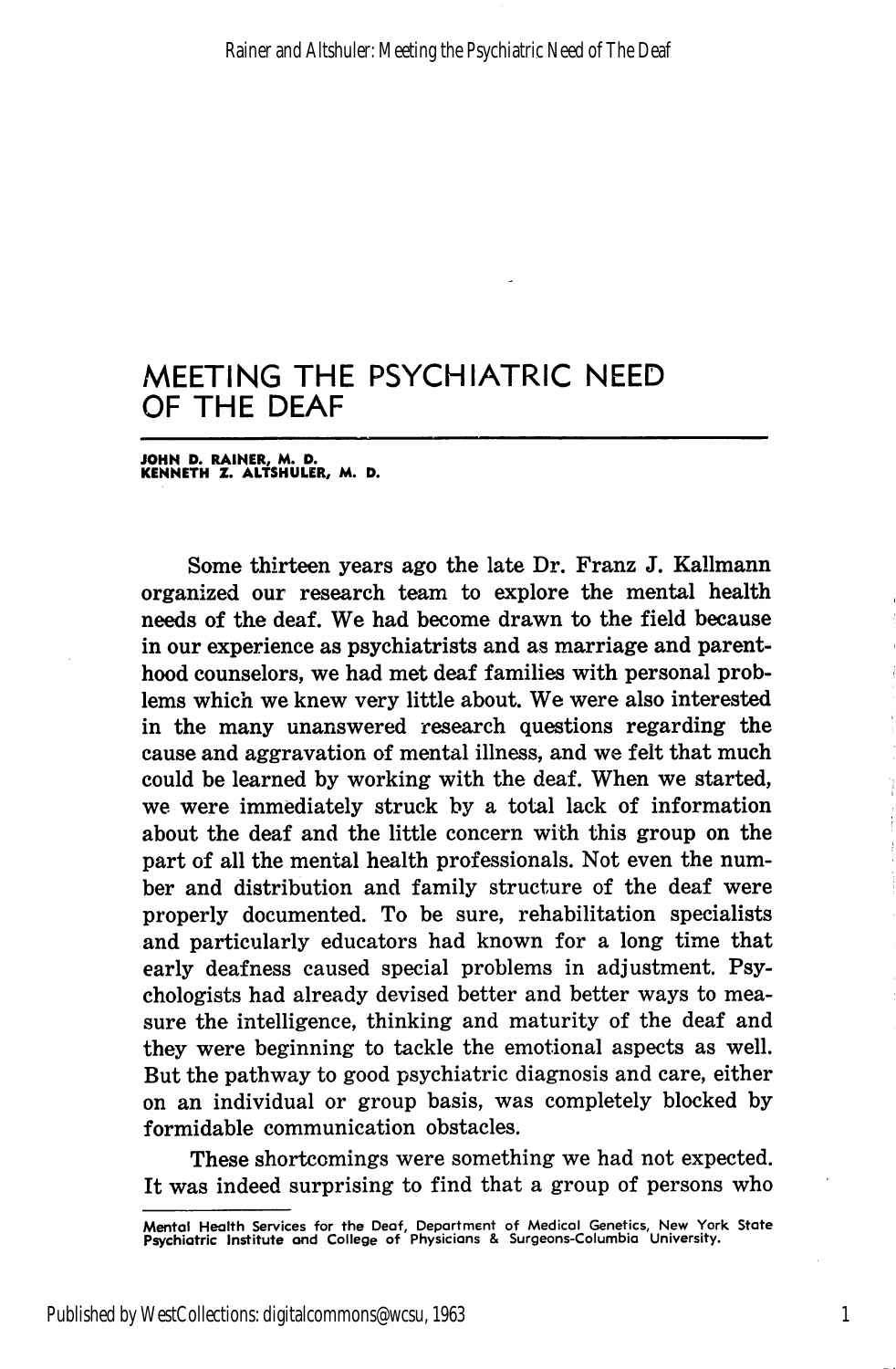needed help so badly in an area which had so many unsolved problems was neglected by psychiatry. Probably it was not just ordinary disinterest or laziness, for the soundless world of the deaf has for many people an unconscious association with the absence of life, with impenetrability, and with no hope of meaningful contact. These more subtle anxieties must have contributed to keep people from the field.

In retrospect, this attitude seems hard to believe. How different in these thirteen years of work with the deaf has been the experience of all of our team who have ventured to explore this difficult territory. In the early visits to wards in our State hospitals, it was necessary to move from building to building looking for deaf patients, many of whom were there for decades. Although our skills at manual communica tion were elementary at that time, we were as inspired as the patients by the awakening contact, the opportunity they had for real communication for the first time in years. All of those connected with our program, from physicians to ward atten dants, developed a dedication, a fascination, and a loyalty which could not have been predicted. These feelings were pos sibly aroused by the inherent interest in the problems of the work, possibly by meeting the challenge of doing the impos sible and possibly by the gratification of success. Perhaps these feelings were stimulated by some special emotional sat isfaction in reaching the deaf. In any event, the inspiration brought about through feeling privileged to do the job is a type of staff dedication that bodes well for future work with the deaf by any group that attempts the task.

Our project for the deaf has moved through two distinct phases since 1955 and is now in its third phase. These may be described in sequence.

Little was known at the outset of the program in 1955, so we made our first task that of obtaining a broad and first hand knowledge of the deaf in all their areas of life perfor mance, as well as the extent of their psychiatric problems. We combined a program of psychiatric guidance in the form of an outpatient clinic with an extensive research program.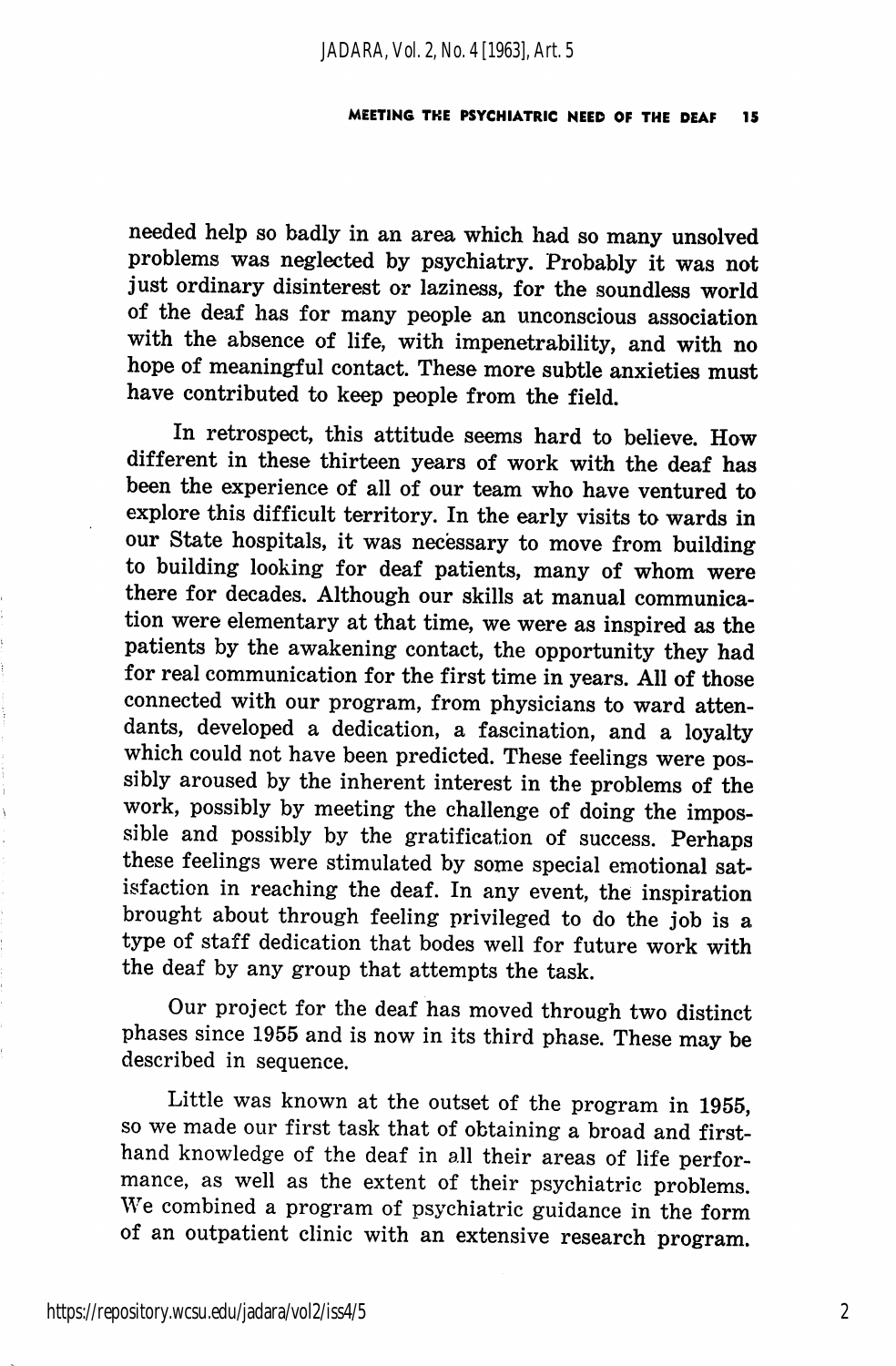Preparing lists of names, addresses, ages and family relationships of all deaf persons that we could find in New York State, we made trips to all areas of the State and interviewed a sample of 300 deaf families. Deafness was described as a stress-producing hearing loss from birth or early childhood, rendering a person incapable of effecting substantial audi tory contact with the environment. Through our efforts we built up a list of nearly 12,000 names and addresses of deaf persons over the age of 12.

In our interviews we were looking for data on education, on preparation for life, family living, for job achievement, and for patterns of community socialization. The results of these researches have been published in the book Family and Mental Health Problems in a Deaf Population, and only a few of them may be summarized here. Educational findings indi cated that all of the deaf persons who were interviewed had had some formal education; almost 4% had more than a high school education, but about 16% had left school-without graduating-before the age of 16. The findings in the area of preparation for family life were less satisfactory. Of the women questioned, fewer than 20% had happy dating experiences during their school years and over half of them had no ex periences which could be described as dates at all. Most of the deaf parents admitted problems in rearing their children, es pecially their hearing children.

When it came to evaluating emotional disturbances and mental illness among the deaf, delinquency and crime cover ed the same categories as found in the hearing population. As with hearing, many of the lawbreakers among the deaf were from lower socioeconomic levels and were unemployed. It is interesting in view of our general findings in the area of personality that many of the offenses were of the impul sive, immature, and irresponsible nature. There were abso lutely no special treatment facilities to deal with these prob lems.

In the psychiatric realm proper we obtained our material during that first phase in three ways: First, the continuous survey of deaf patients who were in New York State mental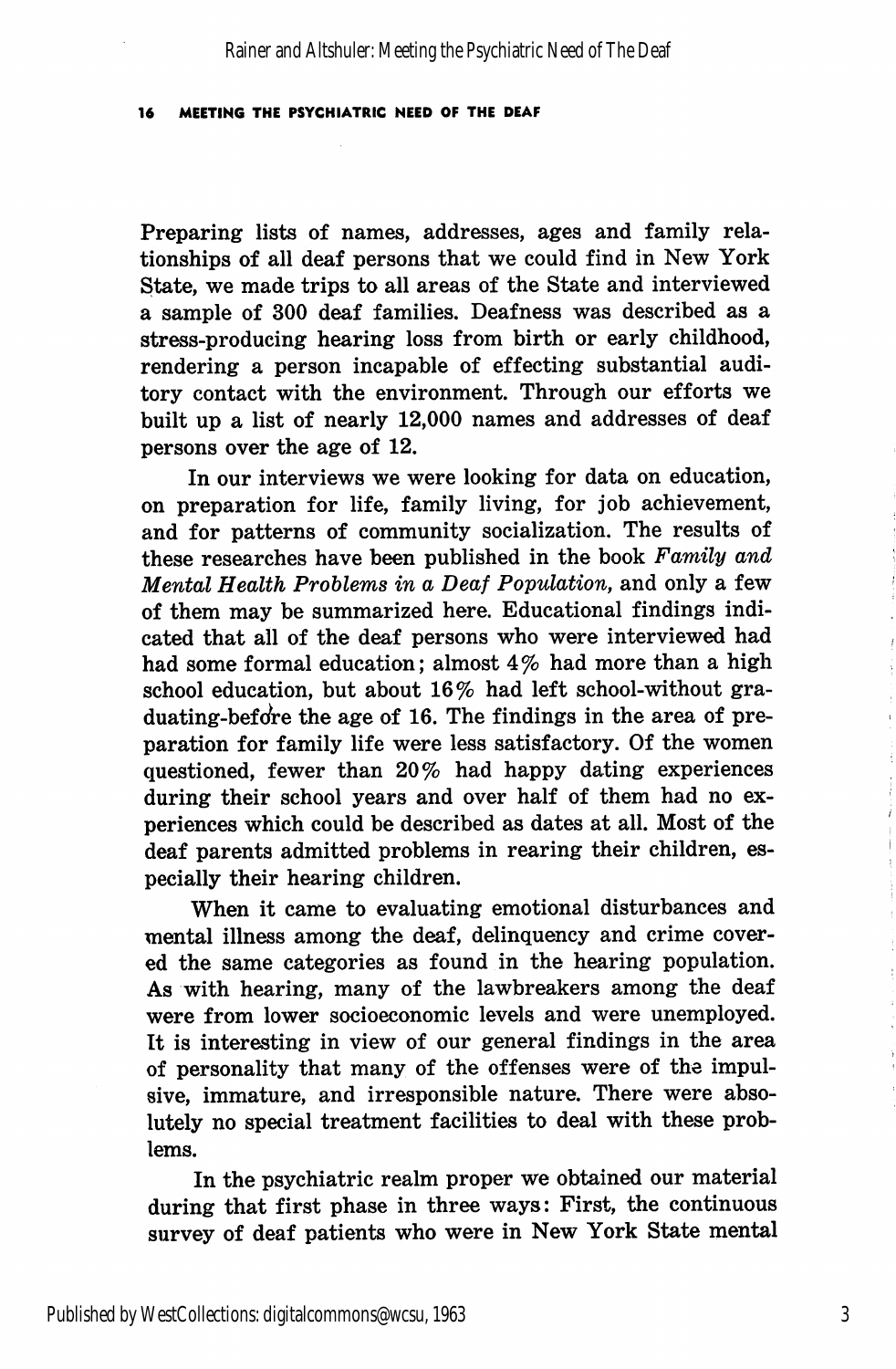hospitals; secondly, the evaluation and treatment of neurotic and psychotic individuals who came to our outpatient clinic for the deaf; and third, interviewing the families of many of our deaf patients.

In our outpatient clinic we saw over 200 persons during that first seven-and-a-half-year program. A good many of them were in the late adolescent group or early adult age. They were referred by schools, by the Division of Vocational Rehabilitation, by agencies and organizations for the deaf, by private physicians, and, as the project became better known, through families, friends or self. Almost every psychiatric disorder was seen, including psychotic, neurotic, and behavior syndromes. The job of making a psychiatric diagnosis in the deaf proved to be much harder than we thought, requiring a great deal of time, experience with the communication met hods of the deaf, and prolonged observation to uncover va rious clues of mood, attention span, and thinking.

Various methods of psychotherapy were modified for the deaf and applied according to the motivation of the individual patient, and we soon learned that psychotherapy was ineffec tive unless it was coupled with opportunities for social and vocational rehabilitation and family cooperation.

In the hospitals, the number of patients found on our ini tial surveys was surprisingly large, about 230 in all, or about twice as many as one would expect for the same-sized hearing population. The diagnostic distribution of these patients was similar to that for the hearing population, including about half with a diagnosis of schizophrenia. Many hospitalized cases were diagnosed "psychosis with mental deficiency", but we found that a good number of these were not actually re tarded but had poor communication skills and some other emotional disturbance. In some cases there was retardation and deafness, both of which derived from the same early ill ness. It was interesting that neither alcoholism or severe de pressions were common among the deaf, a finding that we came to feel had to do with a certain limited emotional involve ment with their parents in early life which tended to protect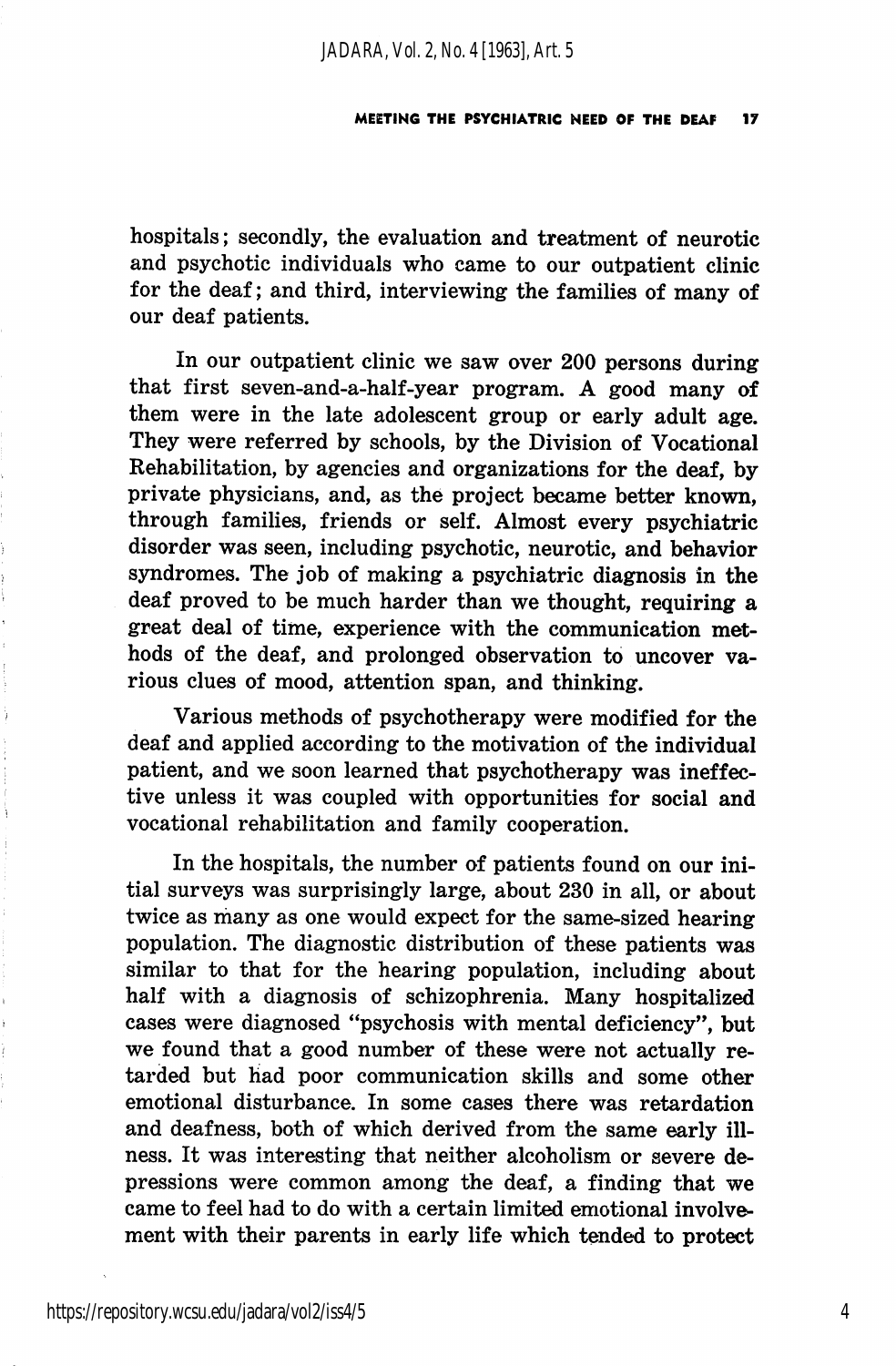them against the usual depressive reaction to losses later on. Another finding was that paranoid symptomatalogy, suspiciousness, was not a prime finding among deaf patients. Ac tually, persons with early total deafness seemed to us in many cases to be very trusting, in contrast to persons deafened later in life who may show a tendency toward oversensitivity.

Among the deaf the length of hospitalization at that time showed a substantial increase compared to the hearing, and there were a large number who were in hospitals for more than five years, some even for longer than twenty years. In 1962, therefore, as the first phase of our work drew to a close, we felt that the most important need was for a more compre hensive psychiatric program, which would combine both inpatient and outpatient facilities. We needed a ward where deaf persons requiring hospitalization would not be lost to us but would receive further treatment under our direction. With recommendations by ourselves, by our advisory council, and by a large group of deaf leaders in the State, the Depart ment of Mental Hygiene set aside for our use a large ward at Rockland State Hospital. Situated some 20 miles from New York City, this institution is one with excellent clinical and re search facilities and access to community health services both of suburban Rockland County and of New York City. The ward itself was completely remodeled to house 30 deaf pa tients, 15 male and 15 female patients, and was designed as a model, self-contained unit for intensive psychiatric care and rehabilitation for the deaf. The original staff of the project was supplemented by a full-time psychologist, by social ser vice and guidance counselors, by an occupational therapy worker and a teacher of the deaf, and by a complete nursing staff - a head nurse, a practical nurse and 14 ward attendants, and all were trained in manual language.

We chose our first patients by reviewing carefully our list of deaf persons at other hospitals; finally we requested the transfer of five female patients whom we felt could be treated with some degree of success. These patients were soon supplemented by other female patients, and by the end of the year - after ward remodeling had been completed and the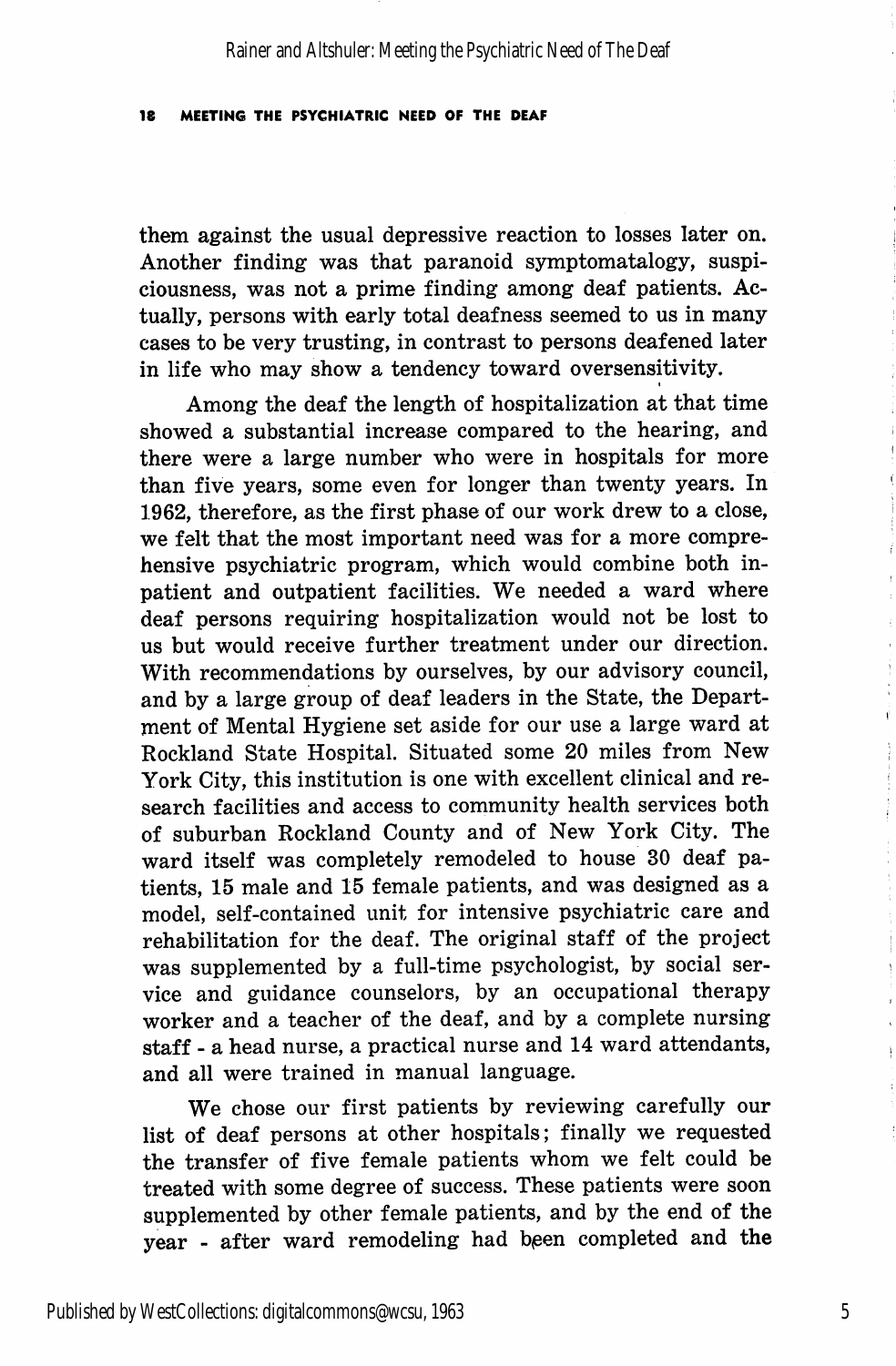staff had been well tuned to their new tasks - the male pa tients were admitted. Any deaf patient in a State hospital was eligible for admission to this ward after screening by one of our staff. Arrangements were also officially made for any patient to be returned to his original hospital if no further improvement could be expected, so as to make way for newer patients with a better prognosis. In the course of the first three years of the project however, only two patients had to be so transferred back.

With individual psychotherapy and drug treatment, davby-day problems to handle, and relatives visiting twice a week with special questions, the ward program developed rapidly. One of the most exciting developments has been the group therapy program for the deaf, begun soon after the ward opened. At first the patients brought up in group sessions only day to day problems and minor complaints of a concrete nature. They found it hard to see their own role in these problems, but then gradually they began to talk about each other and then about themselves. After a few months they requested the sessions to be increased from once to twice and then to three times a week. As its members began to show greater awareness of each other, to be interested in one an other and to recognize illness and change in themselves and in their fellow patients, the group became a genuine dynamic force for improvement. Patients acted one upon the other. They interacted. They showed transference reactions towards the group therapist. For a while they even set up a kind of ward government which was short lived only because it was too easily dominated by patients with a psychopathic bent. The concept of group therapy was so successful that it was later extended to patients' relatives on visiting days.

Along with the individual and group therapy and other forms of psychiatric treatment, a special program of occupa tional therapy and rehabilitation was set up for each patient from the time he was admitted until the time he was dis charged. The rehabilitation counselor obtained as much infor mation as possible about the patient's potentials, interests,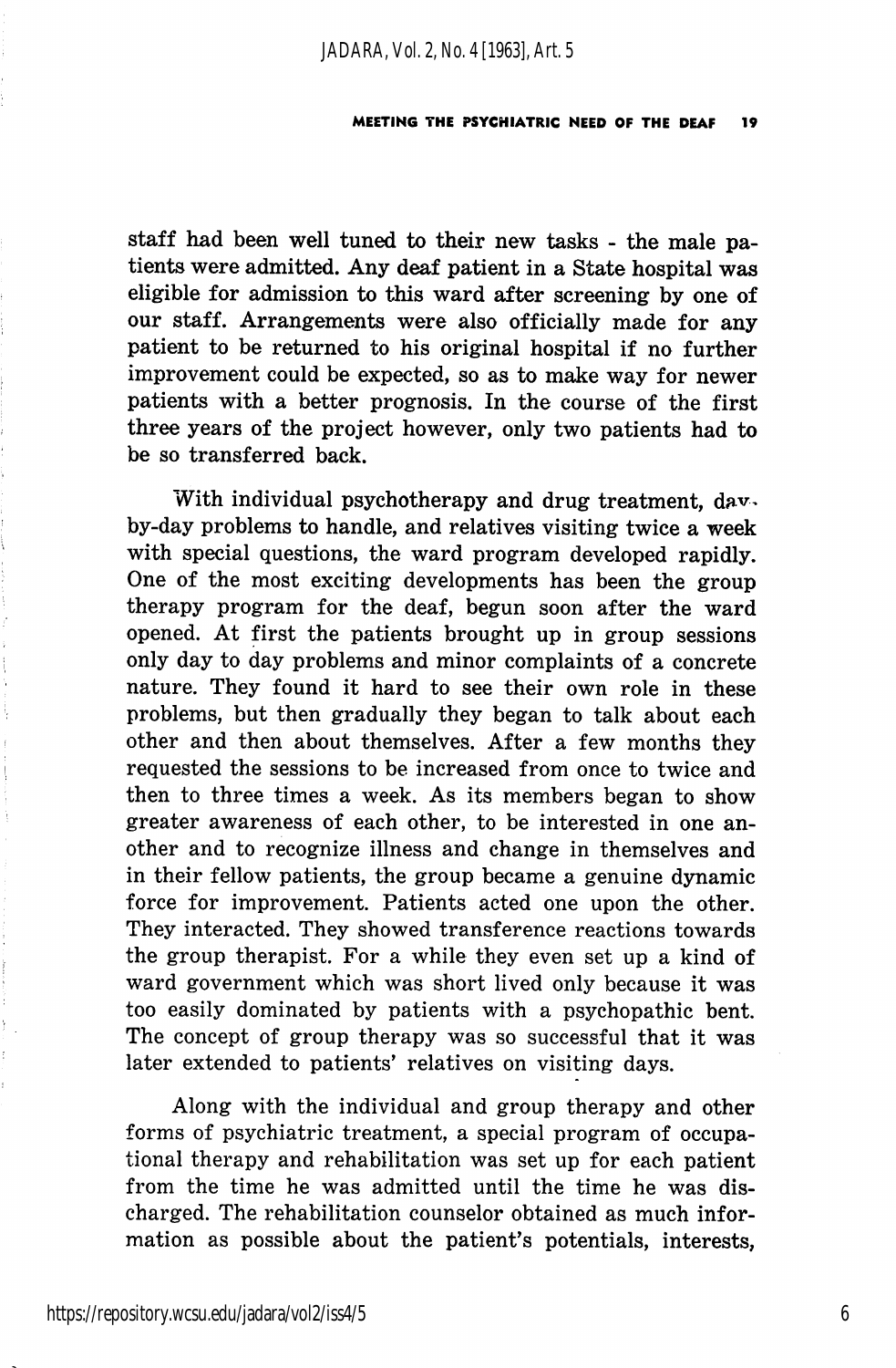and abilities, and the occupational therapy workshop was used as a place to motivate him to work. Many patients graduated to other vocational shops in the hospital and some patients were found jobs after discharge who had not worked for many, many years.

The results of the three years of the pilot program in this ward, coupled with the continuation of the outpatient clinic and provision of aftercare outpatient treatment to dis charged patients, are documented in the second volume put out by the project entitled Comprehensive Mental Health Services for the Deaf. This book describes how the inpatient ser vice rotated 50 patients through its 30-bed ward during its first three years of operation. Of these, 22 were discharged and only two of the discharged patients had to return to the ward. During that same three year period about 120 new pa tients applied to the outpatient clinic and about one quarter to one third of them showed definite improvement in spite of a dismal prognosis.

A very heart-warming outcome of the hospital program was the genuinely growing interest of the deaf community in mental health. In 1958 while doing our original research, we had encountered a certain amount of concern and suspicion by members of the deaf community in New York who felt that they were being labeled as mentally ill and that attempts were being made to pry into their personal lives. At that time we invited a large group of deaf leaders to New York for a one-day conference in which the purposes of the whole pro gram were explained; it was also certainly indicated that we did not feel that the deaf had more mental problems than anyone else, but probably had just as many without any re course for help. A greater understanding was shown by many deaf people after this meeting, but it was not until our ward was under way for a year that a Mental Health Association of the Deaf was formed comprising deaf volunteers who visited the ward at regular intervals, gave parties and presents to the patients, took some of the patients on outings and so on. This Mental Health Association of the Deaf has even run a number of instructional programs in New York at which -

 $\ddagger$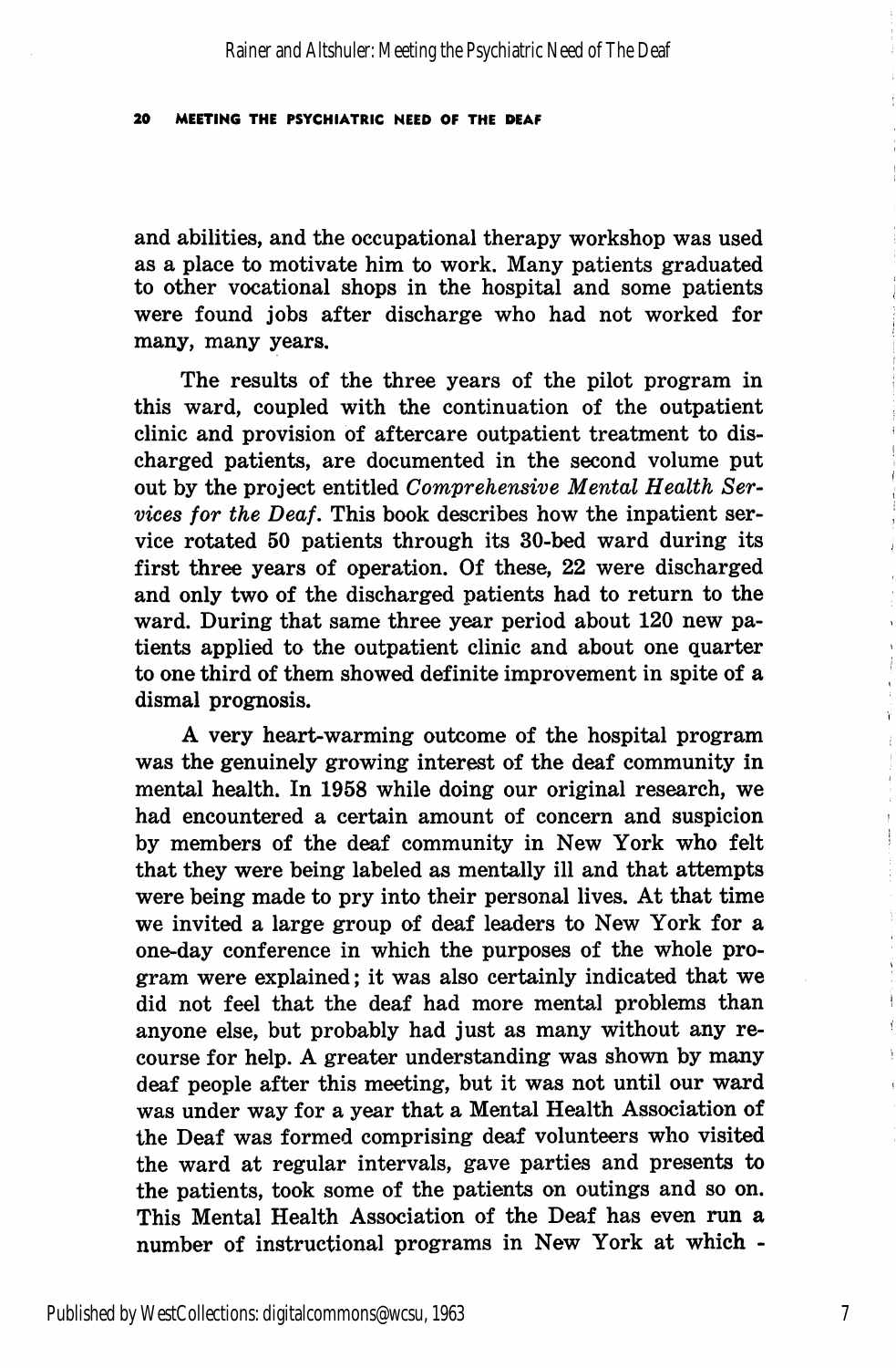turning the tables from the early days - the deaf community invited us to speak, and themselves staged dramatic produc tions depicting the return of mental patients to the commu nity and making every effort to dissipate the stigma of mental illness.

We are presently in the third phase of our work, the phase of rehabilitation and prevention. The clinical demon stration program just discussed was taken over by the State as part of its permanent mental hygiene facilities, a historic development both for psychiatry and for the deaf. But in our work we saw a great further need to extend the principles of mental hygiene from the patient back into the schools and families and forward into the areas of rehabilitation and social service. Therefore in April 1966 our current project be gan, built upon the research and the clinical facilities of the previous work. In the preventive area, it provides for the de monstration of methods of consultation, case finding, early diagnosis and preventive group therapy for pupils in schools for the deaf, and for group and individual family guidance for parents of these pupils and discussions with teachers and house parents regarding emotional development and behavioral problems. It also includes lectures, conferences and group discussions with deaf leaders and organizations of the deaf and with the psychiatric community at large. Two national workshops have been held at which the organization, methods and early highlights of this work have been reported, one for psychiatrists and one for other professional groups in mental health.

In the rehabilitation sphere, the current program pro vides for exploration of halfway house and day care pro grams, for more effective and specialized vocational rehabi litation and for more personalized guidance of family, voca tional and community adjustment, for all deaf patients. So far this program seems to have justified our early hopes. By adding halfway house and day care services, and improving our liaison with vocational rehabilitation services, we have been able to even better our earlier results. Considerations of space prevent a detailed report, but after two years we can